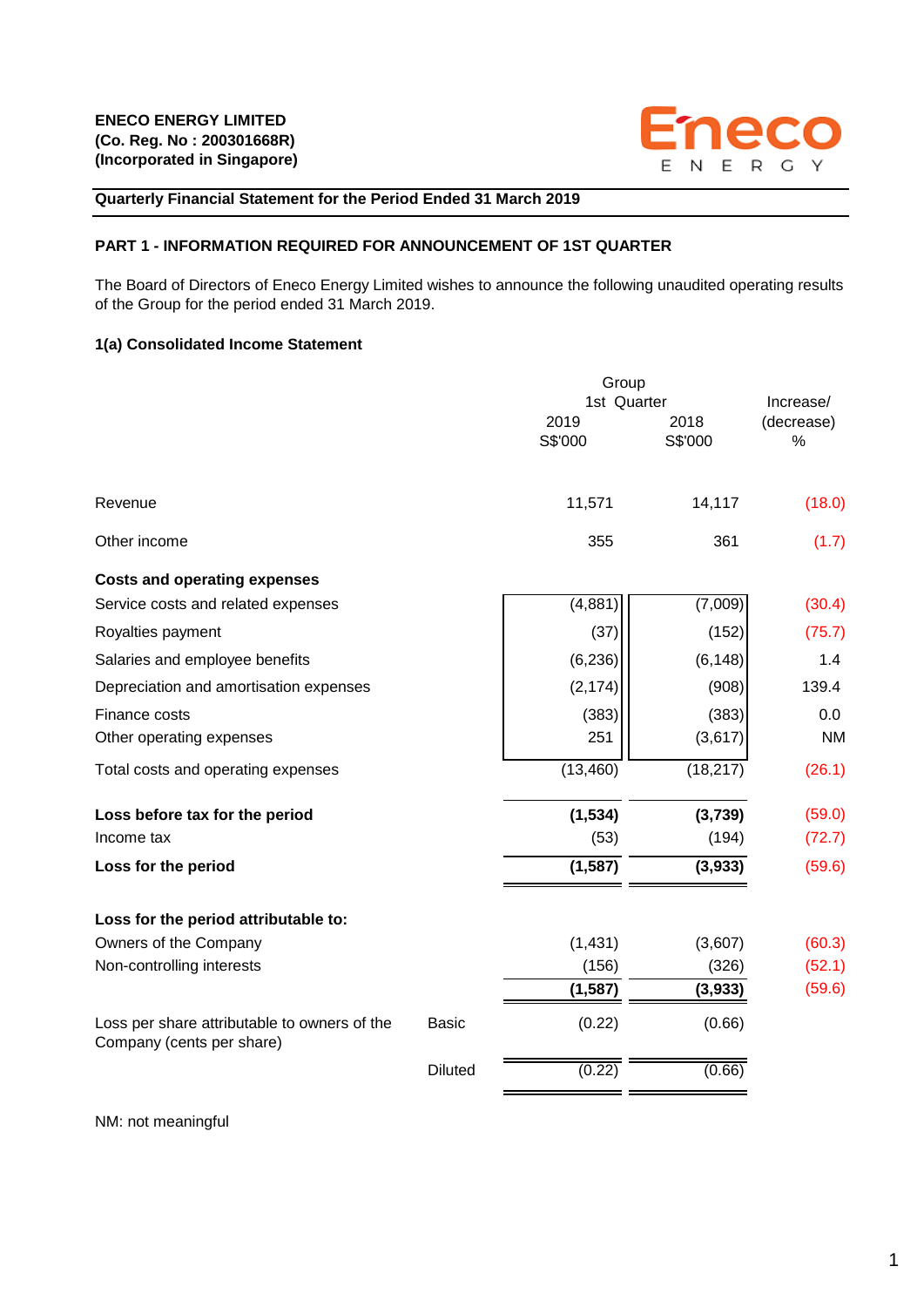|                                                                     | Group       |         |
|---------------------------------------------------------------------|-------------|---------|
|                                                                     | 1st Quarter |         |
| <b>Notes to Group Income Statement</b>                              | 2019        | 2018    |
|                                                                     | S\$'000     | S\$'000 |
| Other income include:                                               |             |         |
| Interest income from banks                                          | 13          | 18      |
| Leasing income                                                      |             | 6       |
| Diesel consumed by service partners                                 | 15          | 13      |
| Write-back of legal and professional fee                            | 38          |         |
| Finance costs include:                                              |             |         |
| Interest on borrowings                                              | (343)       | (334)   |
| Finance lease charges                                               | (31)        | (35)    |
| Accretion of interest on abandonment & site restoration liabilities | (9)         | (14)    |
| Other operating expenses include:                                   |             |         |
| Foreign exchange (loss)/gain, net                                   | 1,435       | (1,308) |
| Legal and other professional fees                                   | (30)        | (139)   |
| Gain on disposal of property, plant and equipment                   | 4           |         |
| Rental & utilities - office                                         | (155)       | (62)    |
| Other administrative & operating expenses                           | (303)       | (335)   |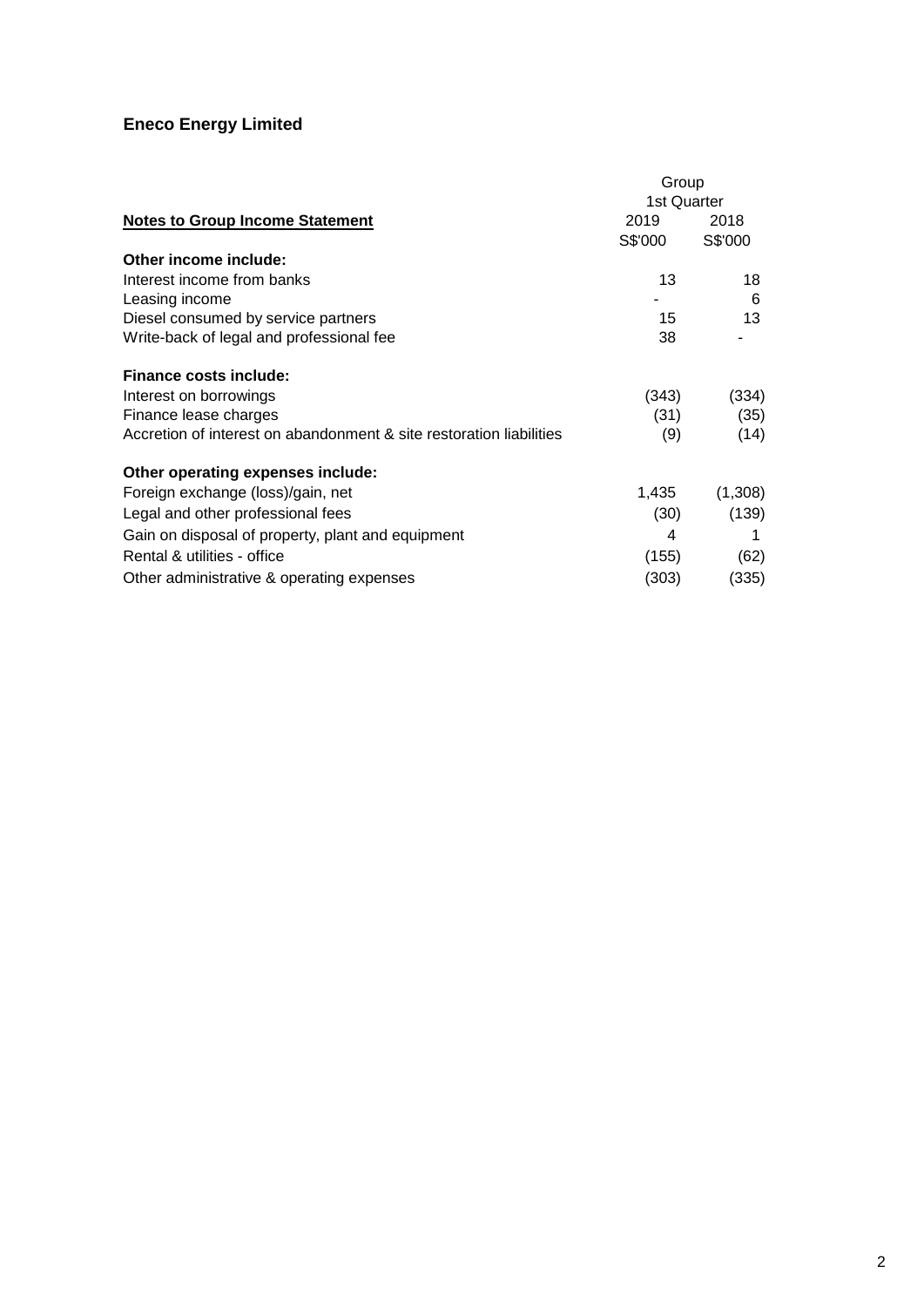**1b(i) A statement of financial position (for the issuer and group), together with a comparative statement as at the end of the immediately preceding financial year.**

|                                                 | Group                       |                        | Company              |                        |  |  |
|-------------------------------------------------|-----------------------------|------------------------|----------------------|------------------------|--|--|
| <b>Balance Sheet as at</b>                      | 31 Mar 19<br><b>S\$'000</b> | 31 Dec 18 *<br>S\$'000 | 31 Mar 19<br>S\$'000 | 31 Dec 18 *<br>S\$'000 |  |  |
| <b>Non-current assets</b>                       |                             |                        |                      |                        |  |  |
| Oil and gas properties                          | 10,605                      | 12,270                 | $\blacksquare$       |                        |  |  |
| Property, plant and equipment                   | 11,034                      | 10,777                 | 225                  | 19                     |  |  |
| Intangible assets                               | 185                         | 167                    |                      |                        |  |  |
| Investment in exploration and evaluation assets | 18,959                      | 19,170                 |                      |                        |  |  |
| Investments in subsidiaries                     |                             |                        | 9,426                | 9,426                  |  |  |
| Loans to subsidiaries                           |                             |                        | 19,830               | 19,755                 |  |  |
| Other receivables                               | 7,125                       | 7,190                  |                      |                        |  |  |
| Deferred tax assets                             | 35                          | 35                     |                      |                        |  |  |
| <b>Fixed deposits</b>                           | 313                         | 310                    |                      |                        |  |  |
|                                                 | 48,256                      | 49,919                 | 29,481               | 29,200                 |  |  |
| <b>Current assets</b>                           |                             |                        |                      |                        |  |  |
| Trade receivables                               | 9,512                       | 11,270                 |                      |                        |  |  |
| Other receivables                               | 1,880                       | 1,847                  | 3,800                | 3,595                  |  |  |
| Prepaid operating expenses                      | 1,110                       | 829                    | 65                   | 78                     |  |  |
| Inventories                                     | 177                         | 181                    |                      |                        |  |  |
| Cash and bank balances                          | 5,706                       | 8,231                  | 2,402                | 4,166                  |  |  |
|                                                 | 18,385                      | 22,358                 | 6,267                | 7,839                  |  |  |
| <b>Current liabilities</b>                      |                             |                        |                      |                        |  |  |
| Trade payables                                  | 14,606                      | 15,027                 |                      |                        |  |  |
| Other payables                                  | 9,741                       | 11,493                 | 2,977                | 2,878                  |  |  |
| Provisions                                      | 502                         | 621                    |                      |                        |  |  |
| Lease liabilities                               | 1,693                       | 1,823                  | 19                   |                        |  |  |
| Loans and borrowings                            | 4,576                       | 4,619                  |                      |                        |  |  |
| Income tax payable                              | 189                         | 206                    | 73                   | 90                     |  |  |
|                                                 | 31,307                      | 33,789                 | 3,069                | 2,968                  |  |  |
| Net current (liabilities)/assets                | (12, 922)                   | (11, 431)              | 3,198                | 4,871                  |  |  |
| <b>Non-current liabilities</b>                  |                             |                        |                      |                        |  |  |
| Other payables                                  | 19,017                      | 19,262                 |                      | 743                    |  |  |
| Provisions                                      | 1,108                       | 1,092                  | 18                   | 19                     |  |  |
| Abandonment and site restoration liabilities    | 881                         | 880                    |                      |                        |  |  |
| Lease liabilities                               | 5,515                       | 5,524                  | 82                   |                        |  |  |
| Loans and borrowings                            | 4,576                       | 4,619                  |                      |                        |  |  |
| Deferred tax liabilities                        | 2,925                       | 2,933                  |                      |                        |  |  |
|                                                 | 34,022                      | 34,310                 | 100                  | 762                    |  |  |
| <b>Net assets</b>                               | 1,312                       | 4,178                  | 32,579               | 33,309                 |  |  |
| Equity attributable to the owners               |                             |                        |                      |                        |  |  |
| of the Company                                  |                             |                        |                      |                        |  |  |
| Share capital                                   | 148,367                     | 148,181                | 148,367              | 148,181                |  |  |
| Treasury shares                                 | (935)                       | (935)                  | (935)                | (935)                  |  |  |
| Other reserves                                  | 2,753                       | 4,706                  | 3,159                | 3,673                  |  |  |
| <b>Accumulated losses</b>                       | (140, 745)                  | (139, 737)             | (118, 012)           | (117, 610)             |  |  |
|                                                 | 9,440                       | 12,215                 | 32,579               | 33,309                 |  |  |
| <b>Non-controlling Interests</b>                | (8, 128)                    | (8,037)                |                      |                        |  |  |
| <b>Total Equity</b>                             | 1,312                       | 4,178                  | 32,579               | 33,309                 |  |  |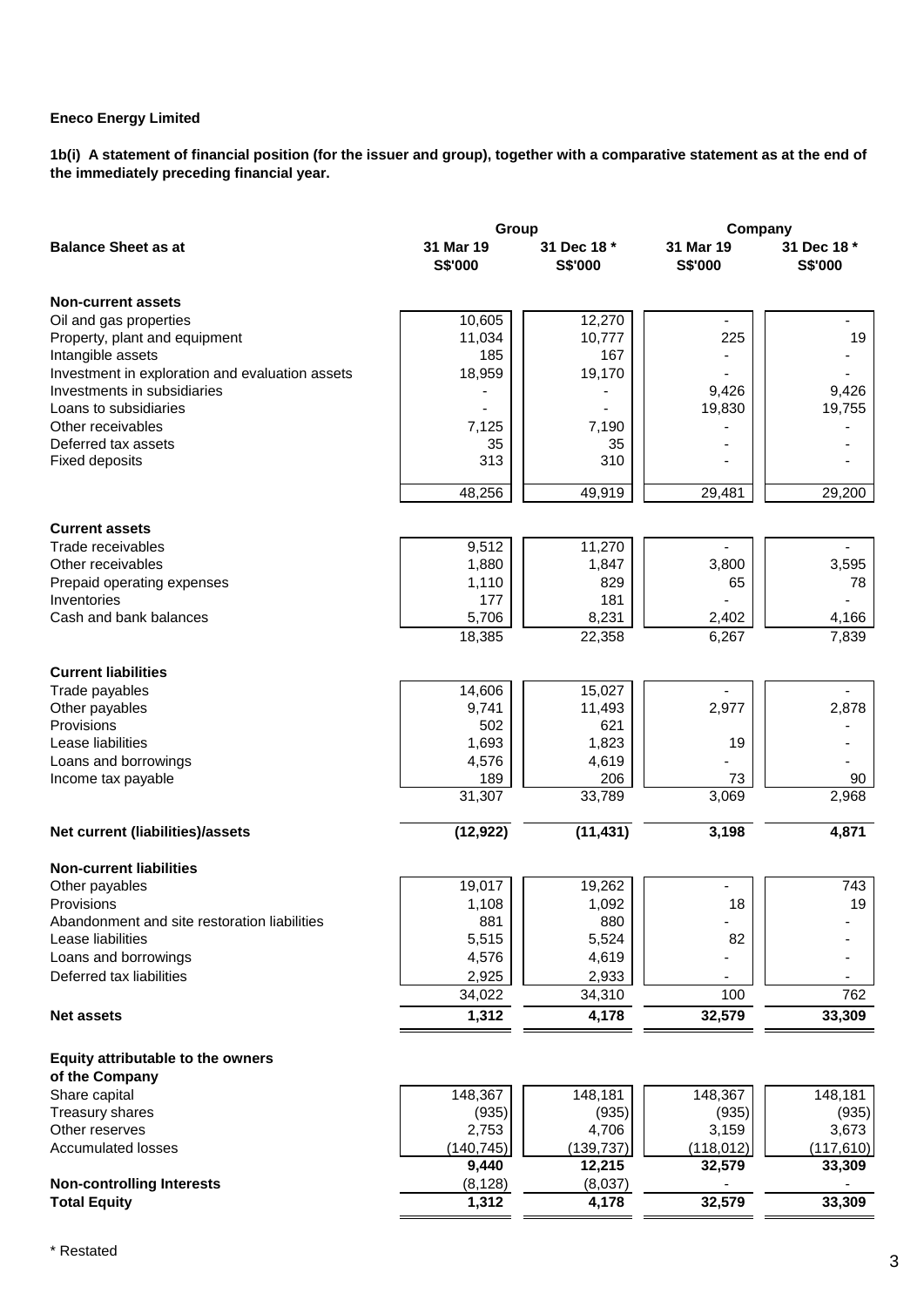### **1(b)(ii). Aggregate amount of Group's borrowings and debt securities**

|              |                                                               | 31 Mar 19<br>S\$'000 | 31 Dec 18<br>S\$'000 |
|--------------|---------------------------------------------------------------|----------------------|----------------------|
| 1            | Amount repayable in one year or less, or on demand<br>Secured | 6,269                | 6,442                |
| $\mathbf{2}$ | Amount repayable after one year<br>Secured                    | 10,091               | 10,143               |
|              | <b>Total</b>                                                  | 16,360               | 16,585               |

Certain subsidiaries of the Company pledged their transport equipment as security for finance lease facilities granted by financial institutions.

The loan and borrowings are secured by way of a fixed charge over the subsidiary's operating accounts, a share charge over the Group's equity share in the subsidiary, a corporate guarantee by the Company and personal guarantee provided by a related party, Edward Seky Soeryadjaya.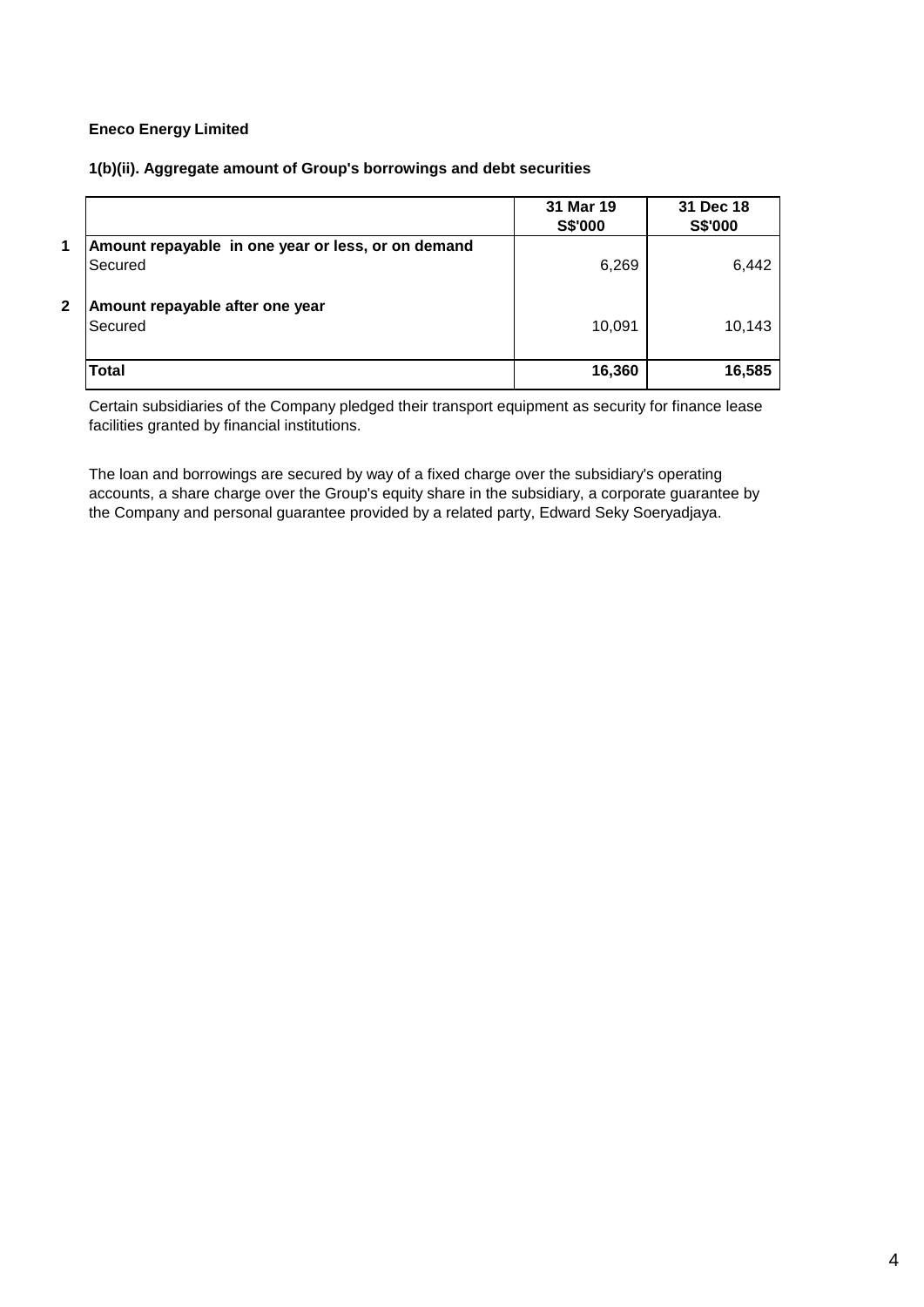## **STATEMENT OF COMPREHENSIVE INCOME**

|                                                                                                                     | Group              |                                  |  |  |
|---------------------------------------------------------------------------------------------------------------------|--------------------|----------------------------------|--|--|
|                                                                                                                     | 1Q 2019<br>S\$'000 | <b>1Q 2018</b><br><b>S\$'000</b> |  |  |
| Loss, net of tax for the period                                                                                     | (1,587)            | (3,933)                          |  |  |
| Other comprehensive income<br>Items that may be reclassified subsequently to profit or loss:                        |                    |                                  |  |  |
| Foreign currency translation                                                                                        | (1, 373)           | 358                              |  |  |
| Items that will not be reclassified subsequently to profit or loss:<br>Re-measurement of defined benefit obligation |                    | 48                               |  |  |
| Total comprehensive income for the period                                                                           | (2,960)            | (3,527)                          |  |  |
| Total comprehensive income attributable to:                                                                         |                    |                                  |  |  |
| - Owners of the Company                                                                                             | (2,870)            | (3,207)                          |  |  |
| - Non-controlling interests                                                                                         | (90)               | (320)                            |  |  |
|                                                                                                                     | (2,960)            | (3,527)                          |  |  |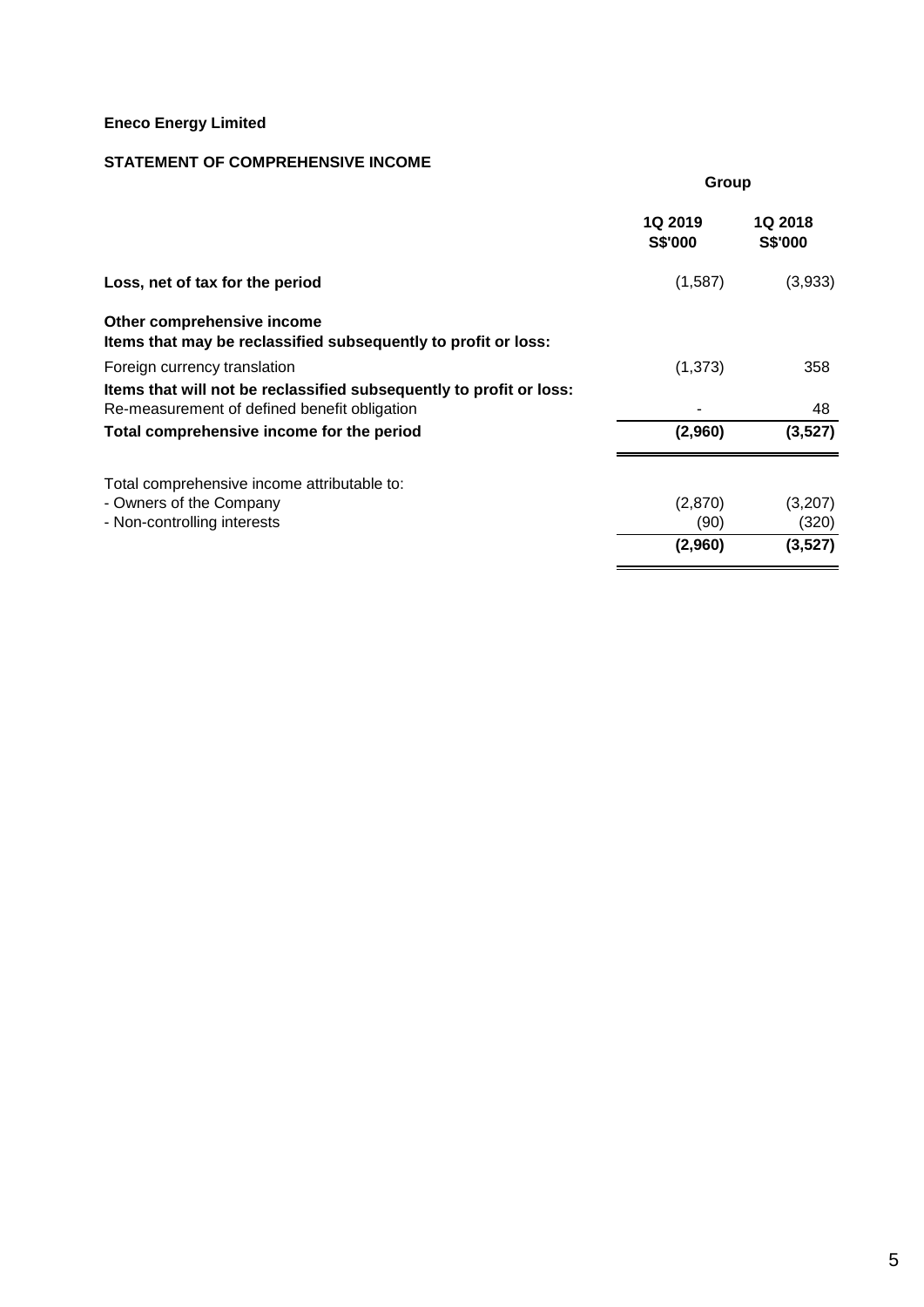**1(c) A cash flow statement (for the group), together with a comparative statement for the corresponding period of the immediately preceding financial year.**

|                                                                     |               | Group                 |                     |  |  |
|---------------------------------------------------------------------|---------------|-----------------------|---------------------|--|--|
|                                                                     |               | For the quarter ended |                     |  |  |
|                                                                     |               | 31 Mar 19             | 31 Mar 18           |  |  |
|                                                                     |               | <b>S\$'000</b>        | <b>S\$'000</b>      |  |  |
| <b>Operating activities:</b>                                        |               |                       |                     |  |  |
| Loss before income tax for the period                               |               | (1,534)               | (3,739)             |  |  |
| Adjustments for:                                                    |               |                       |                     |  |  |
| Depreciation and amortisation expenses                              |               | 2,174                 | 908                 |  |  |
| Gain on disposal of property, plant and equipment                   |               | (4)                   | (1)                 |  |  |
| Finance costs                                                       |               | 383                   | 383                 |  |  |
| Interest income from banks                                          |               | (13)                  | (18)                |  |  |
| Share based payment                                                 |               | ÷.                    | 18                  |  |  |
| Impairment loss on oil and gas properties                           |               | 21                    |                     |  |  |
| Allowance for doubtful receivables                                  |               | 24                    |                     |  |  |
| Net fair value loss/(gain) on oil options                           |               | ÷,                    | (92)                |  |  |
| Foreign exchange translation adjustments                            |               | (1, 163)              | 961                 |  |  |
| Operating cash flows before working capital changes                 |               | (112)                 | (1,580)             |  |  |
| Change in inventories                                               |               | 4                     | (82)                |  |  |
| Change in trade receivables                                         |               | 1,735                 | 2,946               |  |  |
| Change in other receivables                                         |               | (30)                  | (627)               |  |  |
| Change in prepaid operating expenses                                |               | (285)                 | (93)                |  |  |
| Change in trade payables<br>Change in other payables and provisions |               | (420)<br>(2, 130)     | (1,660)<br>(1, 562) |  |  |
| Cash used in operations                                             |               | (1,238)               | (2,658)             |  |  |
|                                                                     |               |                       |                     |  |  |
| Interest income received                                            |               | 13                    | 18                  |  |  |
| Income tax paid                                                     |               | (17)                  | (101)               |  |  |
| Finance costs paid                                                  |               | (372)                 | (368)               |  |  |
| Net cash flows used in operating activities                         |               | (1,614)               | (3, 109)            |  |  |
| Investing activities :                                              |               |                       |                     |  |  |
| Proceeds from disposal of plant and equipment                       |               | 4                     | 2                   |  |  |
| Purchase of plant and equipment and oil and gas properties          |               | (515)                 | (932)               |  |  |
| Acquisition of exploration & evaluation assets                      |               |                       | (24)                |  |  |
| Acquisition of intangible assets                                    |               | (45)                  | (8)                 |  |  |
|                                                                     |               |                       |                     |  |  |
| Net cash flows used in investing activities                         |               | (556)                 | (962)               |  |  |
| <b>Financing activities:</b>                                        |               |                       |                     |  |  |
| Write-back of share issuance expenses                               |               | 95                    |                     |  |  |
| Repayment of finance lease                                          |               | (455)                 | (228)               |  |  |
| Net advances (to)/from joint venture partner                        |               |                       | 2,715               |  |  |
| Net cash flows used in financing activities                         |               | (360)                 | 2,487               |  |  |
| Net increase /(decrease) in cash and cash equivalents               |               | (2,530)               | (1,584)             |  |  |
| Effect of exchange rate changes on cash and cash equivalents        |               | 5                     | (189)               |  |  |
| Cash and cash equivalents at beginning of period                    |               | 8,231                 | 10,711              |  |  |
| Cash and cash equivalents at end of period                          | <b>Note A</b> | 5,706                 | 8,938               |  |  |
| Note A                                                              |               |                       |                     |  |  |
| Cash on hand and at bank                                            |               | 5,706                 | 8,938               |  |  |
| <b>Fixed deposits</b>                                               |               | 313                   | 1,200               |  |  |
| Cash and deposits                                                   |               | 6,019                 | 10,138              |  |  |
| Less: Restricted cash classified as non-current assets              |               | (313)                 | (1,200)             |  |  |
| Cash and cash equivalents                                           |               | 5,706                 | 8,938               |  |  |
|                                                                     |               |                       |                     |  |  |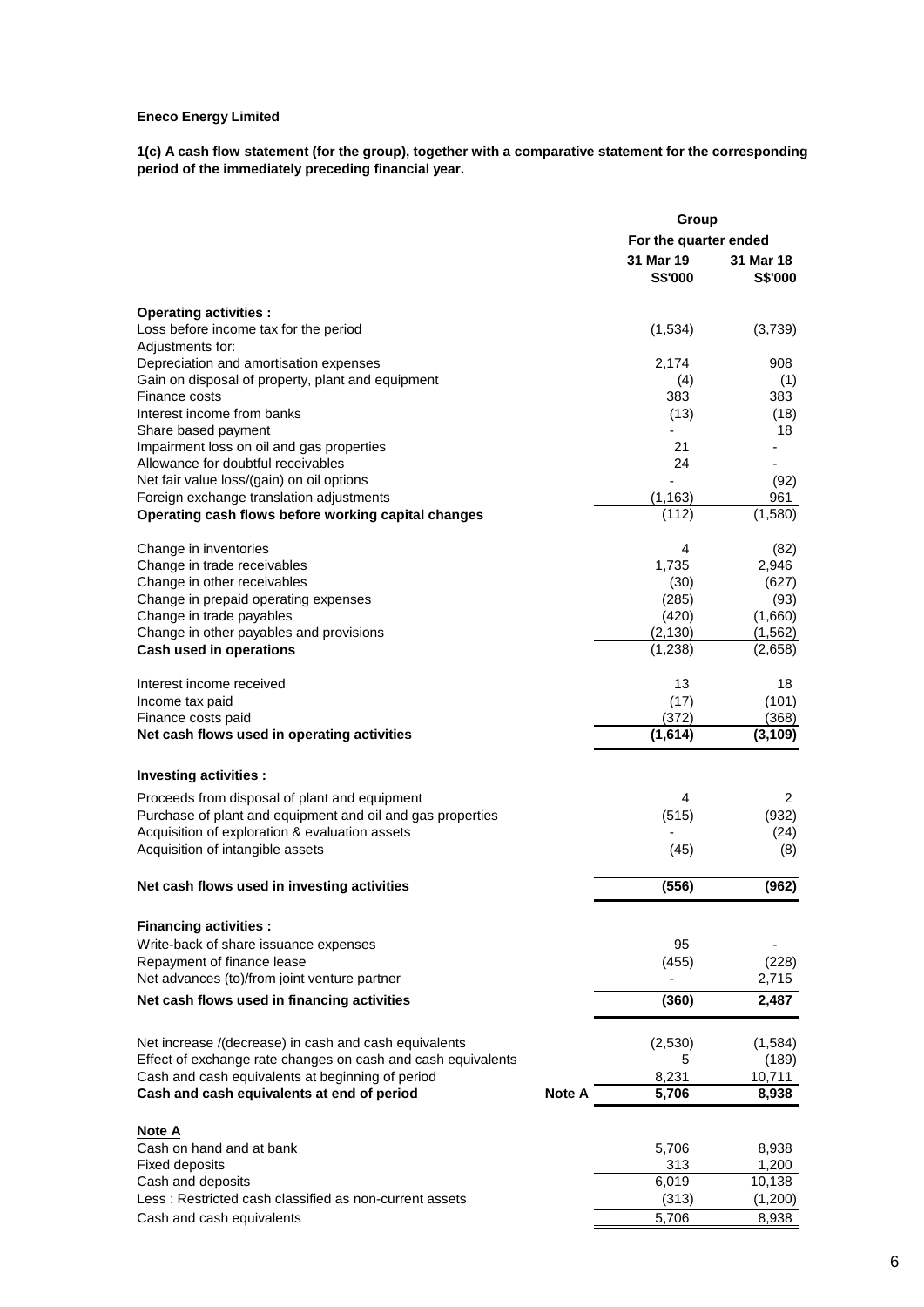1 (d) (i) A statement (for the issuer and group) showing either (i) all changes in equity or (ii) changes in equity or the than those arising from capitalisation issues and distributions to shareholders, together with a co **corresponding period of the immediately preceding financial year.**

|                                                               |                            | Attributable to owners of the Company                                      |                             |                               |                                  |                                    |                                           |                   |                                                          |                                                        |                               |                                         |
|---------------------------------------------------------------|----------------------------|----------------------------------------------------------------------------|-----------------------------|-------------------------------|----------------------------------|------------------------------------|-------------------------------------------|-------------------|----------------------------------------------------------|--------------------------------------------------------|-------------------------------|-----------------------------------------|
| Group                                                         | Total<br>Equity<br>S\$'000 | Equity<br>attributable to<br>owners of the<br>Company,<br>total<br>S\$'000 | Share<br>capital<br>S\$'000 | Treasury<br>shares<br>S\$'000 | Accumulated<br>losses<br>S\$'000 | Other reserves<br>total<br>S\$'000 | Share based<br>payment reserve<br>S\$'000 | Others<br>S\$'000 | Foreign<br>currency<br>translation<br>reserve<br>S\$'000 | Gain on<br>reissuance of<br>treasury shares<br>S\$'000 | Capital<br>reserve<br>S\$'000 | Non-controlling<br>interests<br>S\$'000 |
| Opening balance as at 1 January 2019                          | 4,178                      | 12,215                                                                     | 148,181                     | (935)                         | (139, 737)                       | 4,706                              | 1,043                                     | 624               | 61                                                       | 2,630                                                  | 348                           | (8,037)                                 |
| Q1                                                            |                            |                                                                            |                             |                               |                                  |                                    |                                           |                   |                                                          |                                                        |                               |                                         |
| Loss for the period                                           | (1, 587)                   | (1, 431)                                                                   | $\sim$                      | $\overline{\phantom{a}}$      | (1, 431)                         | $\sim$                             |                                           |                   |                                                          |                                                        |                               | (156)                                   |
| Other comprehensive income                                    |                            |                                                                            |                             |                               |                                  |                                    |                                           |                   |                                                          |                                                        |                               |                                         |
| Exchange differences on translating foreign operations        | (1, 374)                   | (1, 439)                                                                   |                             | $\overline{\phantom{a}}$      | $\overline{\phantom{a}}$         | (1,439)                            | $\sim$                                    | $\sim$            | (1, 439)                                                 | $\sim$                                                 | $\sim$                        | 65                                      |
| Total comprehensive income for the period                     | (2,961)                    | (2,870)                                                                    | $\blacksquare$              | $\blacksquare$                | (1, 431)                         | (1, 439)                           |                                           | $\blacksquare$    | (1, 439)                                                 |                                                        |                               | (91)                                    |
| Contributions by and distributions to owners                  |                            |                                                                            |                             |                               |                                  |                                    |                                           |                   |                                                          |                                                        |                               |                                         |
| Issuance of shares pursuant to EGPSP                          |                            |                                                                            | 91                          | ٠                             | 212                              | (303)                              | (303)                                     |                   |                                                          |                                                        |                               | $\sim$                                  |
| Expiry of employee share options                              |                            |                                                                            |                             | ٠                             | 211                              | (211)                              | (211)                                     |                   |                                                          |                                                        |                               | $\sim$                                  |
| Write-back of share issuance expenses                         | 95                         | 95                                                                         | 95                          |                               |                                  | $\sim$                             |                                           |                   |                                                          |                                                        |                               |                                         |
| Total contributions by and distributions to owners            | 95                         | 95                                                                         | 186                         | $\overline{\phantom{a}}$      | 423                              | (514)                              | (514)                                     |                   |                                                          |                                                        | ۰.                            |                                         |
| Total transactions with owners in their capacity as<br>owners | 95                         | 95                                                                         | 186                         | $\blacksquare$                | 423                              | (514)                              | (514)                                     |                   |                                                          |                                                        | $\blacksquare$                |                                         |
| Closing balance as at 31 March 2019                           | 1,312                      | 9,440                                                                      | 148,367                     | (935)                         | (140, 745)                       | 2,753                              | 529                                       | 624               | (1, 378)                                                 | 2,630                                                  | 348                           | (8, 128)                                |
|                                                               |                            |                                                                            |                             |                               |                                  |                                    |                                           |                   |                                                          |                                                        |                               |                                         |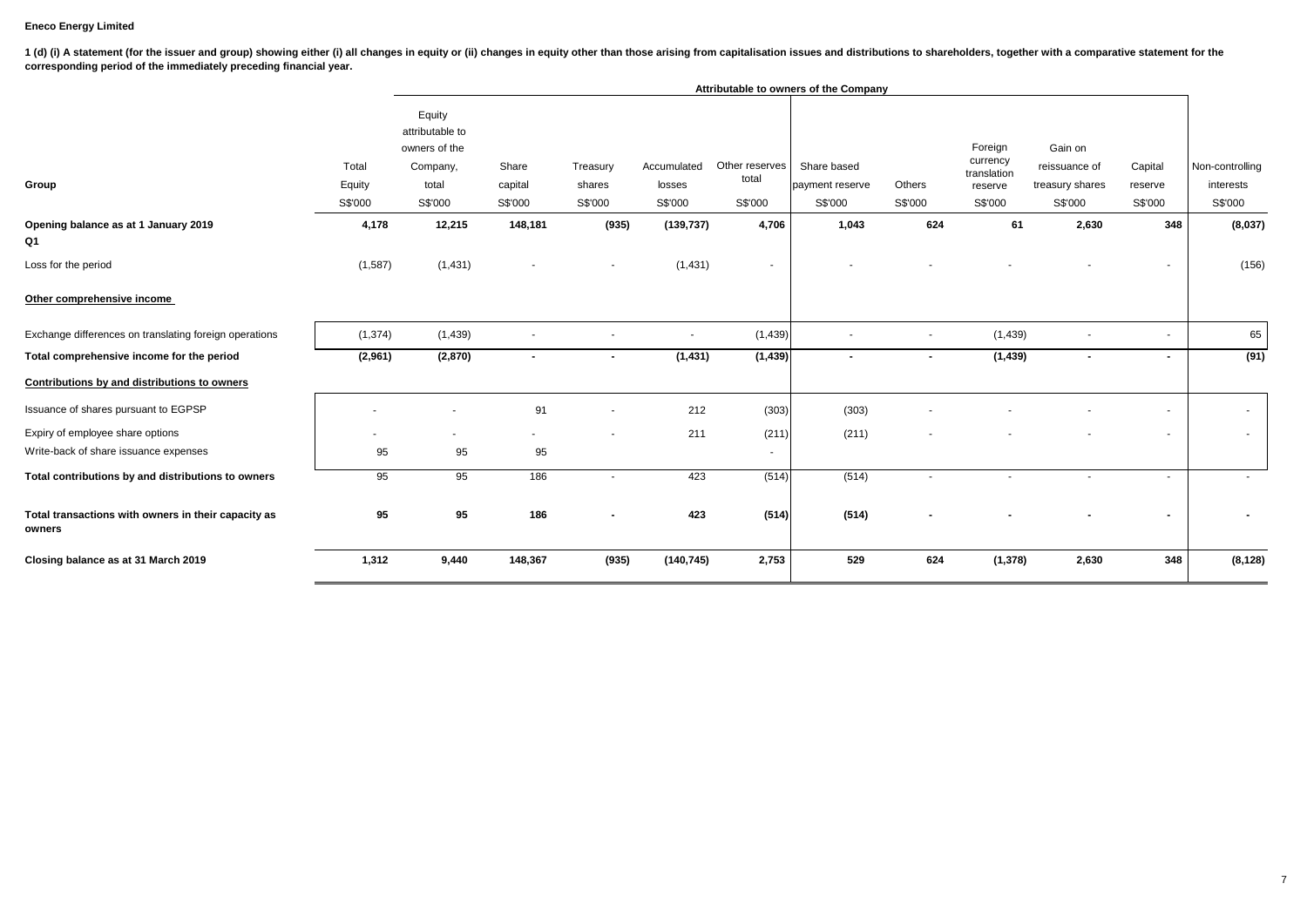1 (d) (i) A statement (for the issuer and group) showing either (i) all changes in equity or (ii) changes in equity other than those arising from capitalisation issues and distributions to shareholders, together with a com **of the immediately preceding financial year.**

|                                                               | Attributable to owners of the Company |                                                                            |                             |                               |                                  |                                       |                                           |                          |                                                       |                                                        |                               |                                         |
|---------------------------------------------------------------|---------------------------------------|----------------------------------------------------------------------------|-----------------------------|-------------------------------|----------------------------------|---------------------------------------|-------------------------------------------|--------------------------|-------------------------------------------------------|--------------------------------------------------------|-------------------------------|-----------------------------------------|
| Group                                                         | Total<br>Equity<br>S\$'000            | Equity<br>attributable to<br>owners of the<br>Company,<br>total<br>S\$'000 | Share<br>capital<br>S\$'000 | Treasury<br>shares<br>S\$'000 | Accumulated<br>losses<br>S\$'000 | Other<br>reserves<br>total<br>S\$'000 | Share based<br>payment reserve<br>S\$'000 | Others<br>S\$'000        | Foreign currency<br>translation<br>reserve<br>S\$'000 | Gain on<br>reissuance of<br>treasury shares<br>S\$'000 | Capital<br>reserve<br>S\$'000 | Non-controlling<br>interests<br>S\$'000 |
| Opening balance as at 1 January 2018 (As previously reported) | 36,249                                | 40,638                                                                     | 138,232                     | (935)                         | (96, 881)                        | 222                                   | 1,881                                     | 352                      | (4,989)                                               | 2,630                                                  | 348                           | (4, 389)                                |
| Restatement adjustment *                                      | (1,904)                               | (1,904)                                                                    | $\sim$                      | $\sim$                        | (1,904)                          | $\sim$                                | $\sim$                                    | $\overline{\phantom{a}}$ | $\sim$                                                | $\sim$                                                 | $\sim$                        | $\sim$                                  |
| Opening balance as at 1 January 2018 (As restated)            | 34,345                                | 38,734                                                                     | 138,232                     | (935)                         | (98, 785)                        | 222                                   | 1,881                                     | 352                      | (4,989)                                               | 2,630                                                  | 348                           | (4, 389)                                |
| Q1<br>Loss for the period                                     | (2,029)                               | (1,703)                                                                    |                             |                               | (1,703)                          | $\overline{\phantom{a}}$              |                                           |                          |                                                       |                                                        |                               | (326)                                   |
| Other comprehensive income                                    |                                       |                                                                            |                             |                               |                                  |                                       |                                           |                          |                                                       |                                                        |                               |                                         |
| Re-measurement of defined benefit obligation                  | 48                                    | 48                                                                         | $\overline{\phantom{a}}$    | ٠                             | $\overline{\phantom{a}}$         | 48                                    | $\sim$                                    | 48                       | $\overline{\phantom{a}}$                              | $\overline{\phantom{a}}$                               |                               | $\sim$                                  |
| Exchange differences on translating foreign operations        | 358                                   | 352                                                                        |                             | ٠                             | $\overline{\phantom{a}}$         | 352                                   | $\overline{\phantom{a}}$                  | $\blacksquare$           | 352                                                   | $\blacksquare$                                         | $\overline{\phantom{a}}$      | 6                                       |
| Total comprehensive income for the period                     | (1,623)                               | (1, 303)                                                                   | $\sim$                      | $\sim$                        | (1,703)                          | 400                                   | $\blacksquare$                            | 48                       | 352                                                   | $\overline{\phantom{a}}$                               |                               | (320)                                   |
| Contributions by and distributions to owners                  |                                       |                                                                            |                             |                               |                                  |                                       |                                           |                          |                                                       |                                                        |                               |                                         |
| Grant of equity settled share based payment to employees      | 18                                    | 18                                                                         |                             |                               | $\sim$                           | 18                                    | 18                                        | $\overline{\phantom{a}}$ |                                                       |                                                        |                               | $\sim$                                  |
| Expiry of employee share options                              |                                       | $\blacksquare$                                                             |                             | $\overline{\phantom{a}}$      | 284                              | (284)                                 | (284)                                     | $\overline{\phantom{a}}$ |                                                       |                                                        | $\overline{\phantom{a}}$      | $\sim$                                  |
| Total contributions by and distributions to owners            | 18                                    | 18                                                                         | $\overline{\phantom{a}}$    | $\overline{\phantom{a}}$      | 284                              | (266)                                 | (266)                                     | $\overline{\phantom{a}}$ |                                                       | $\overline{\phantom{a}}$                               | $\overline{\phantom{a}}$      | $\sim$                                  |
| Total transactions with owners in their capacity as owners    | 18                                    | 18                                                                         |                             |                               | 284                              | (266)                                 | (266)                                     |                          |                                                       |                                                        |                               |                                         |
| Closing balance as at 31 March 2018                           | 32,740                                | 37,449                                                                     | 138,232                     | (935)                         | (100, 204)                       | 356                                   | 1,615                                     | 400                      | (4,637)                                               | 2,630                                                  | 348                           | (4,709)                                 |

\* In 2017, the Remuneration Committee ("RC") has granted share options and awards to the eligible executives of the Group. As the number of shares held by one of the eligible directors was approaching or had reached the ma Mainboard Rules, the RC and the Board of Directors ("Board") have approved the balance of that director's entitlement to be paid by way of cash bonus at the respective vesting dates. However, the cash bonus has not been re

Accordingly, the Group and the Company have, retrospectively adjusted for the aforementioned matter as a prior year adjustment.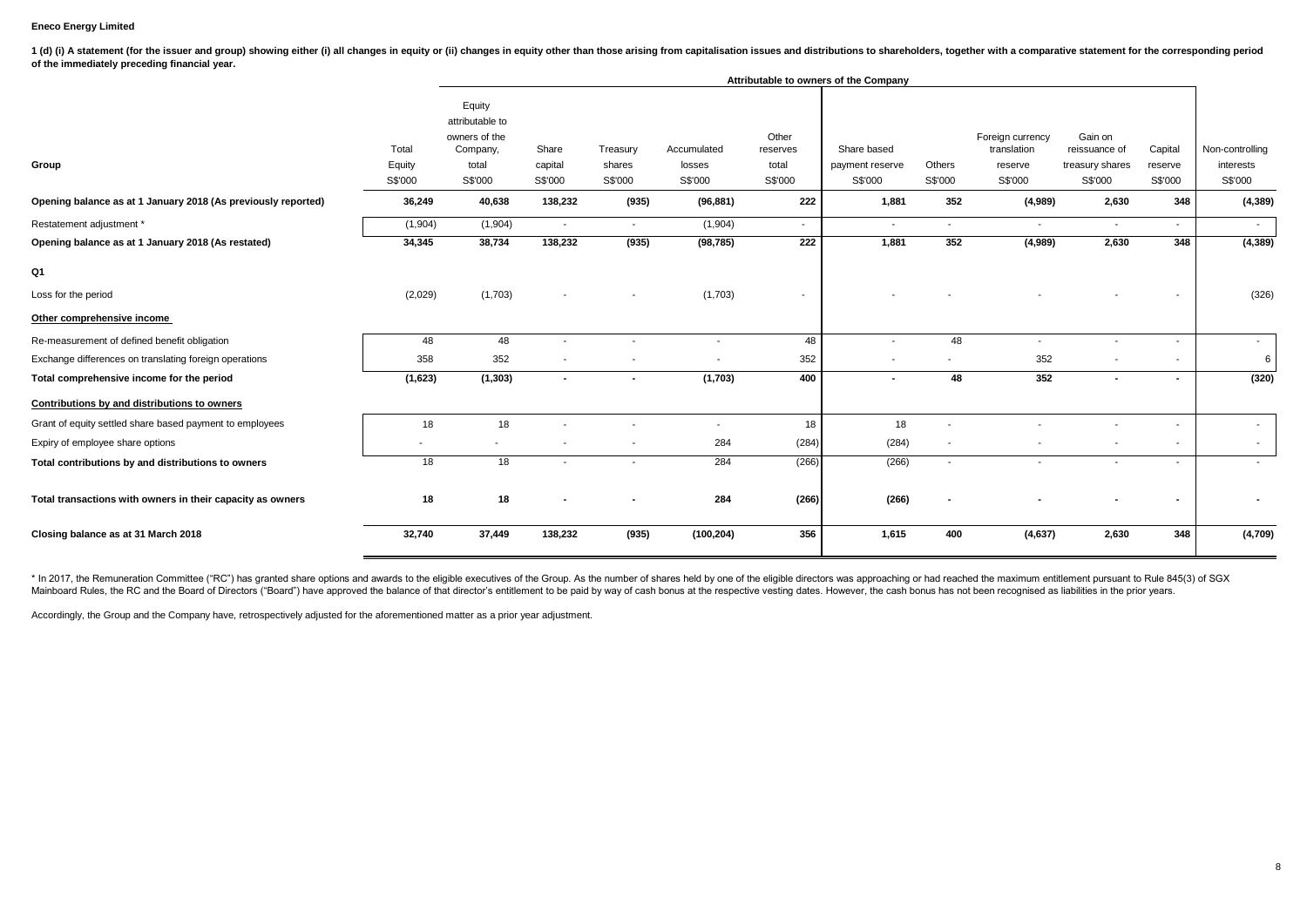**1 (d) (i) A statement (for the issuer and group) showing either (i) all changes in equity or (ii) changes in equity other than those arising from capitalisation issues and distributions to shareholders, together with a comparative statement for the corresponding period of the immediately preceding financial year.**

| Company                                                                     | Equity total<br>S\$'000 | Share capital<br>S\$'000 | Treasury shares<br>S\$'000 | Accumulated<br>losses<br>S\$'000 | Other reserve<br>total<br>S\$'000 | Share based<br>payment<br>reserve<br>S\$'000 | Gain on<br>reissuance of<br>treasury shares<br>S\$'000 |
|-----------------------------------------------------------------------------|-------------------------|--------------------------|----------------------------|----------------------------------|-----------------------------------|----------------------------------------------|--------------------------------------------------------|
| Opening balance as at 1 January 2019                                        | 33,309                  | 148,181                  | (935)                      | (117, 610)                       | 3,673                             | 1,043                                        | 2,630                                                  |
| Q <sub>1</sub>                                                              |                         |                          |                            |                                  |                                   |                                              |                                                        |
| Loss for the period, representing total comprehensive income for the period | (825)                   |                          |                            | (825)                            |                                   |                                              |                                                        |
| <b>Contributions by and distributions to owners</b>                         |                         |                          |                            |                                  |                                   |                                              |                                                        |
| Issuance of shares pursuant to EGPSP                                        |                         | 91                       |                            | 212                              | (303)                             | (303)                                        |                                                        |
| Expiry of employee share options                                            |                         |                          | ٠                          | 211                              | (211)                             | (211)                                        |                                                        |
| Share issuance expenses                                                     | 95                      | 95                       | ٠                          |                                  | $\overline{\phantom{a}}$          | $\overline{\phantom{a}}$                     |                                                        |
| Total transactions with owners in their capacity as owners                  | 95                      | 186                      | $\blacksquare$             | 423                              | (514)                             | (514)                                        |                                                        |
| Balance as at 31 March 2019                                                 | 32,579                  | 148,367                  | (935)                      | (118, 012)                       | 3,159                             | 529                                          | 2,630                                                  |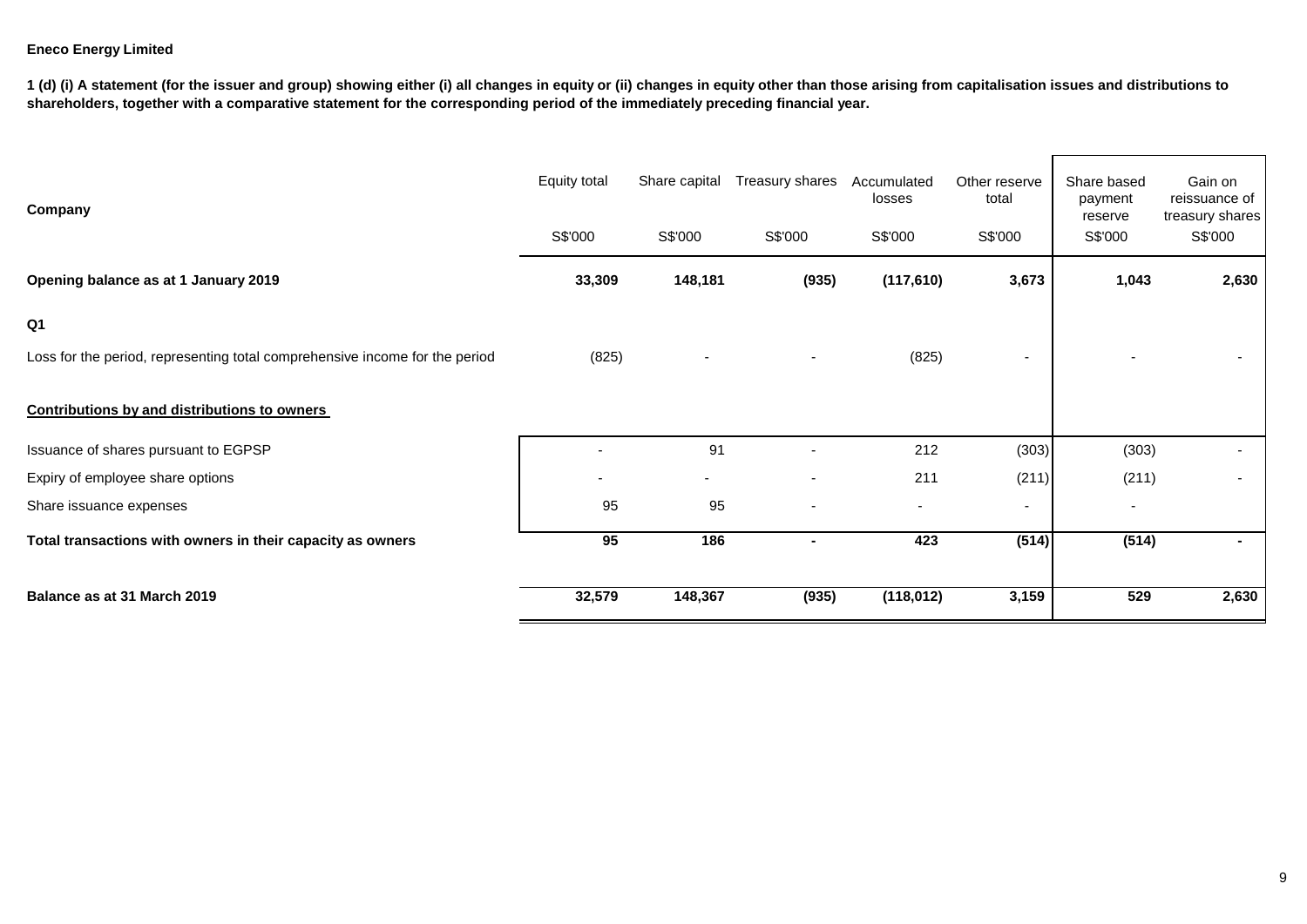**1 (d) (i) A statement (for the issuer and group) showing either (i) all changes in equity or (ii) changes in equity other than those arising from capitalisation issues and distributions to shareholders, together with a comparative statement for the corresponding period of the immediately preceding financial year.**

|                                                                             |         |         |                              |             | Other                    |                 | Gain on         |
|-----------------------------------------------------------------------------|---------|---------|------------------------------|-------------|--------------------------|-----------------|-----------------|
|                                                                             | Equity  | Share   | Treasury                     | Accumulated | reserve                  | Share based     | reissuance of   |
| Company                                                                     | total   | capital | shares                       | losses      | total                    | payment reserve | treasury shares |
|                                                                             | S\$'000 | S\$'000 | S\$'000                      | S\$'000     | S\$'000                  | S\$'000         | S\$'000         |
|                                                                             |         |         |                              |             |                          |                 |                 |
| Opening balance as at 1 January 2018 (As previously reported)               | 97,747  | 138,232 | (935)                        | (44,061)    | 4,511                    | 1,881           | 2,630           |
| Restatement adjustment *                                                    | (1,904) |         | ۰.                           | (1,904)     | $\overline{\phantom{a}}$ | $\blacksquare$  | $\sim$          |
| Opening balance as at 1 January 2018 (As restated)                          | 95,843  | 138,232 | (935)                        | (45, 965)   | 4,511                    | 1,881           | 2,630           |
| Q <sub>1</sub>                                                              |         |         |                              |             |                          |                 |                 |
| Loss for the period, representing total comprehensive income for the period | 759     |         | $\blacksquare$               | 759         | $\blacksquare$           |                 |                 |
| Contributions by and distributions to owners                                |         |         |                              |             |                          |                 |                 |
| Grant of equity settled share based payment to employees                    | 18      |         |                              |             | 18                       | 18              | $\sim$          |
| Expiry of employee share options                                            |         |         | $\qquad \qquad \blacksquare$ | 284         | (284)                    | (284)           | $\blacksquare$  |
| Total transactions with owners in their capacity as owners                  | 18      |         |                              | 284         | (266)                    | (266)           | $\blacksquare$  |
| Balance as at 31 March 2018                                                 | 96,620  | 138,232 | (935)                        | (44, 922)   | 4,245                    | 1,615           | 2,630           |
|                                                                             |         |         |                              |             |                          |                 |                 |

\* In 2017, the Remuneration Committee ("RC") has granted share options and awards to the eligible executives of the Group. As the number of shares held by one of the eligible directors was approaching or had reached the maximum entitlement pursuant to Rule 845(3) of SGX Mainboard Rules, the RC and the Board of Directors ("Board") have approved the balance of that director's entitlement to be paid by way of cash bonus at the respective vesting dates. However, the cash bonus has not been recognised as liabilities in the prior years.

Accordingly, the Group and the Company have, retrospectively adjusted for the aforementioned matter as a prior year adjustment.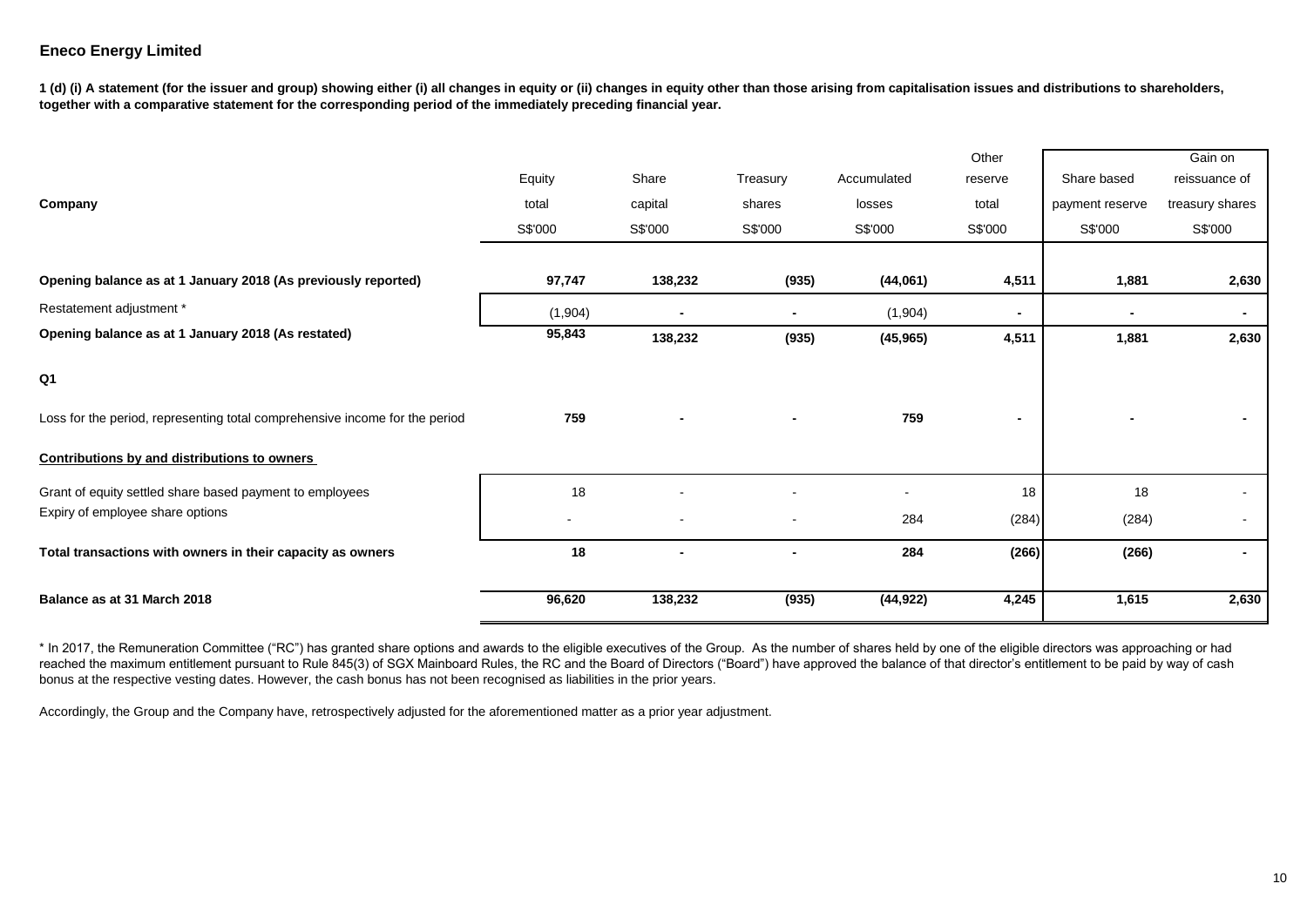**1 (d)(ii) Details of any changes in the company's share capital arising from rights issue, bonus issue, share buy-backs, exercise of share options or warrants, conversion of other issues of equity securities, issue of shares for cash or as consideration for acquisition or for any other purpose since the end of the previous period reported on. State also the number of shares that may be issued on conversion of all the outstanding convertibles as at the end of the current financial period reported on and as at the end of the corresponding period of the immediately preceding financial year.**

|                                                                                                                        | As at       | As at       |
|------------------------------------------------------------------------------------------------------------------------|-------------|-------------|
|                                                                                                                        | 31 Mar 2019 | 31 Dec 2018 |
| The number of shares that may be issued on RGPSP and exercise<br>of share options outstanding at the end of the period | 6.620.008   | 8.428.741   |

Number of shares held as treasury shares against the total number of issued shares excluding treasury shares and subsidiary holdings of the issuer.

|                                                                 | 31 Mar 2019   | 31 Dec 2018   |
|-----------------------------------------------------------------|---------------|---------------|
|                                                                 | No. of Shares | No. of Shares |
| Treasury shares                                                 | 1,807,215     | 1,807,215     |
| Number of issued ordinary shares<br>(excluding treasury shares) | 646,867,923   | 645,867,840   |
| Percentage (%)                                                  | 0.28%         | 0.28%         |

**1(d) (iii) To show the total number of issued shares excluding treasury shares as at the end of the current financial year end as at the end of the preceding year.**

|                                                                           | As at          | As at          |  |
|---------------------------------------------------------------------------|----------------|----------------|--|
|                                                                           | 31 Mar 2019    | 31 Dec 2018    |  |
| Total number of ordinary shares                                           | 127,379,250    | 127,379,250    |  |
| Treasury shares                                                           | (11, 148, 000) | (11, 148, 000) |  |
| Release of treasury shares for utilisation pursuant to share<br>placement | 9,340,785      | 9,340,785      |  |
| Subtotal                                                                  | (1,807,215)    | (1,807,215)    |  |
| New issuance of shares                                                    | 479,053,669    | 479,053,669    |  |
| Share issuance under the Performance Share Plan & Option<br>Scheme        | 42.242.219     | 41.242.136     |  |
| Total number of ordinary shares after treasury shares                     | 646,867,923    | 645,867,840    |  |

**1(d) (iv) A statement showing all sales, transfers, cancellation and/or use of treasury shares as at the end of the current financial year reported on.**

| The movement of treasury shares is as follow:<br>As at 1 January 2018<br>Re-issuance of treasury shares | 1.807.215<br>- |
|---------------------------------------------------------------------------------------------------------|----------------|
| As at 31 December 2018                                                                                  | 1.807.215      |

**1(d) (v) A statement showing all sales, transfers , cancellation and / or use of subsidiary holdings as at the end of the current financial period reported on**

NA

**2 Whether the figures have been audited or reviewed and in accordance with which auditing standard or practice.**

The figures have not been audited nor reviewed.

**3 Where the figures have been audited or reviewed, the auditors' report (including any qualifications or emphasis of a matter)**

Not applicable.

**4 Whether the same accounting policies and methods of computation as in the issuer's most recently audited annual financial statements have been applied.**

The Group has applied the same accounting policies and methods of computation in the financial statements for the current reporting period compared with the audited financial statements for the year ended 31 December 2018, except that the Group has adopted Singapore Financial Reporting Standards (International) ("SFRS(I)") and all the new and revised standards which are effective for annual financial periods beginning on or after 1 January 2019.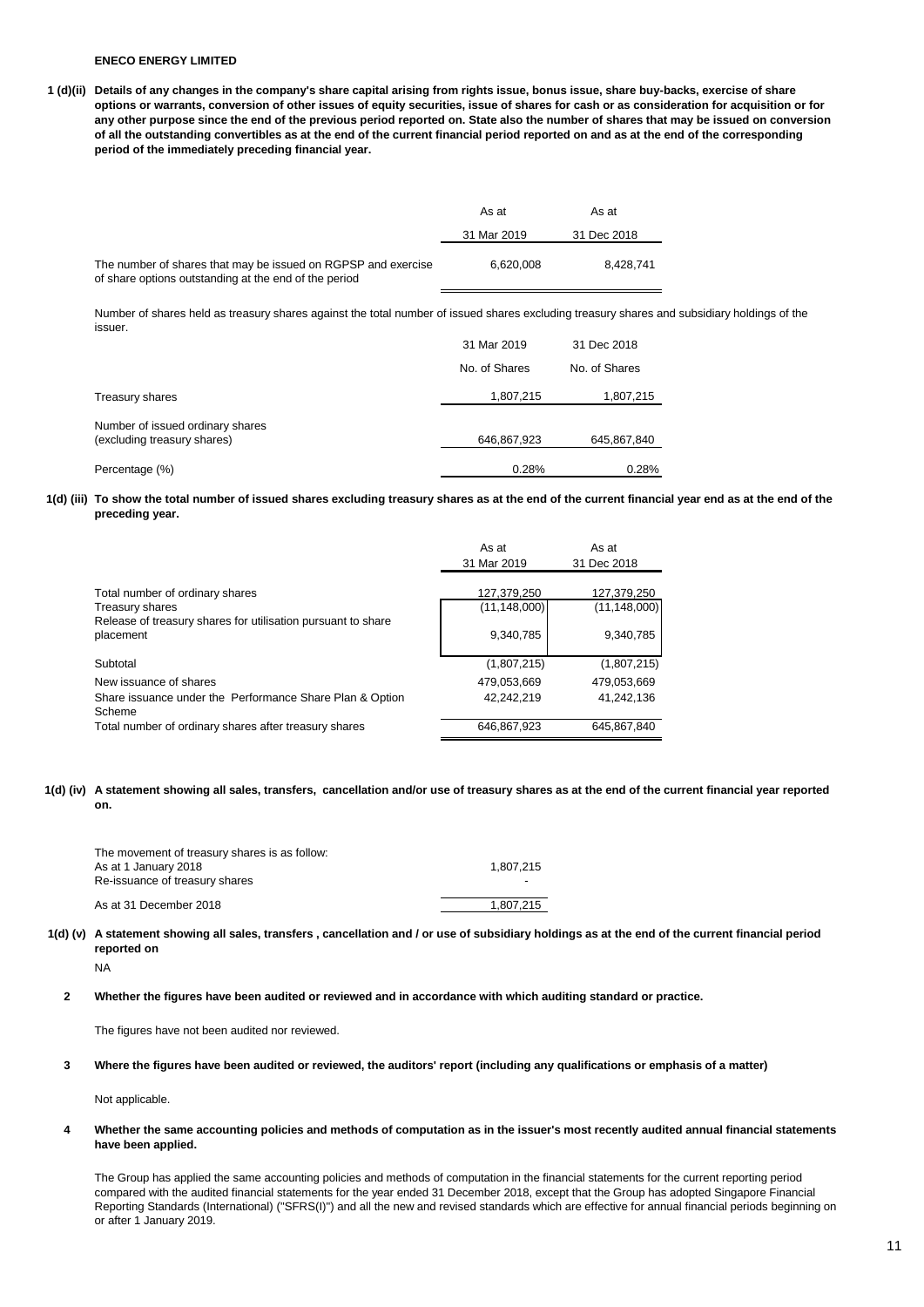#### **5 If there are any changes in the accounting policies and methods of computation, including any required by an accounting standard, what has changed, as well as the reasons for, and the effect of, the change.**

The Group and Company have adopted the new Singapore Financial Standards (International)("SFR(I)") 16 Leases for the financial year beginning on or after 1 January 2019. SFRS(I) 16 introduces new and amended requirements with respect to leases accounting. It introduces significant changes to the lease accounting by removing the distinction between operating and finance lease and requiring the recognition of right-to-use assets and lease liabilities at commencement of all leases, except for short-term leases and leases of low value assets.

The Group and Company has adopted all new and revised and interpretations of SFRS(I) that are relevant to its operations and effective for annual periods beginning after 1 January 2019. The adoption of the new and revised SFRS(I) had no significant impact on the financial statements of the Group and **Company** 

#### **6 Earnings per ordinary share of the group for the current financial period reported on and the corresponding period of the immediately preceding financial year after deducting any provision for preference dividends.**

| Earning per share (EPS)                                | Group          |                 |  |
|--------------------------------------------------------|----------------|-----------------|--|
|                                                        | 3 months ended |                 |  |
|                                                        | 31 March 2019  | 31 March 2018 * |  |
| Based on the weighted average number of shares (cents) |                |                 |  |
| - net loss attributable to shareholders                | (0.22)         | (0.66)          |  |
| Weighted average number of shares                      | 646.756.803    | 547.748.677     |  |
| On a fully diluted basis                               |                |                 |  |
| - net loss attributable to shareholders                | (0.22)         | (0.66)          |  |
| Weighted average number of shares                      | 646.756.803    | 547,748,677     |  |

During the period ended 31 March 2019, diluted earnings per share is calculated on the same basis as basic earnings per share as there are no dilutive potential ordinary shares as at 31 March 2019.

#### **7 Net assets value (for the issuer and group) per ordinary share based on issued share capital at the end of the : (a) current financial period reported on; and (b) immediately preceding financial year**

| <b>Net Assets Value (NAV)</b> | Group         |                    | Company       |                    |
|-------------------------------|---------------|--------------------|---------------|--------------------|
|                               | 31 March 2019 | 31 December 2018 * | 31 March 2019 | 31 December 2018 * |
| No of ordinary shares         | 646.867.923   | 645.867.840        | 646.867.923   | 645.867.840        |
| NAV (In cents)                | .46           | 89                 | 5.04          | 5.16               |

' restated

**8 A review of the performance of the group, to the extend necessary for a reasonable understanding of the group's business. It must include a discussion of the following : (a) any significant factors that affected the turnover, costs, and earnings of the group for the current financial period reported on, (where applicable ) seasonal or cyclical factors; and (b) any material factors that affected the cash flow, working capital, assets or liabilities of the group during the current financial period reported on** 

## **Group Income Review**

#### **Q1 2019 vs Q1 2018**

The Group revenue in Q1 2019 was at S\$11.6 million, which was lower by S\$2.5 million than the corresponding period of prior year.

The rental segment recorded a lower revenue of S\$0.3 million due to discontinuation of our rental management business since May 2018. Oil & Gas segment recorded a lower revenue of S\$0.3 million largely due to declining production in Jati field while Logistics segment recorded lower revenue of S\$1.9 million due to expiry of a key contract in Indonesia.

Total costs and operating expenses were lower by S\$4.8 million mainly due to:-

(a) lower service costs of S\$2.1 million in line with the reduction in revenue as a result of an expired key contract;

(b) lower legal and professional fees of S\$0.1 million, partly due to savings in legal fees;

(c) favourable exchange gain of S\$2.7 million;

(d) lower operating costs incurred by Lemang field of S\$1.3 million; and

offset by:

(e) higher depreciation incurred by Lemang field of S\$1.3 million following the use of unit-of production method..

The net loss after tax attributable to shareholders in Q1 2019 was S\$1.4 million versus S\$3.6 million in the corresponding period of the prior year.

### **Group Balance Sheet Review**

Non-current assets decreased by S\$1.7 million to S\$48.3 million mainly due to revaluation of USD denominated assets as a result of weakening USD.

Current assets decreased by S\$4.0 million mainly due to a decrease in trade receivables of S\$1.8 million and a decrease in cash and bank balances of S\$2.5 million; partially offset by an increase in prepaid operating expenses of S\$0.3 million.

Current liabilities decreased by S\$2.5 million mainly due to a decrease in trade and other payables of S\$2.2 million and decrease of lease liabilities of S\$0.1 million.

Non-current liabilities decreased by S\$0.3 million mainly due to decrease in other payables.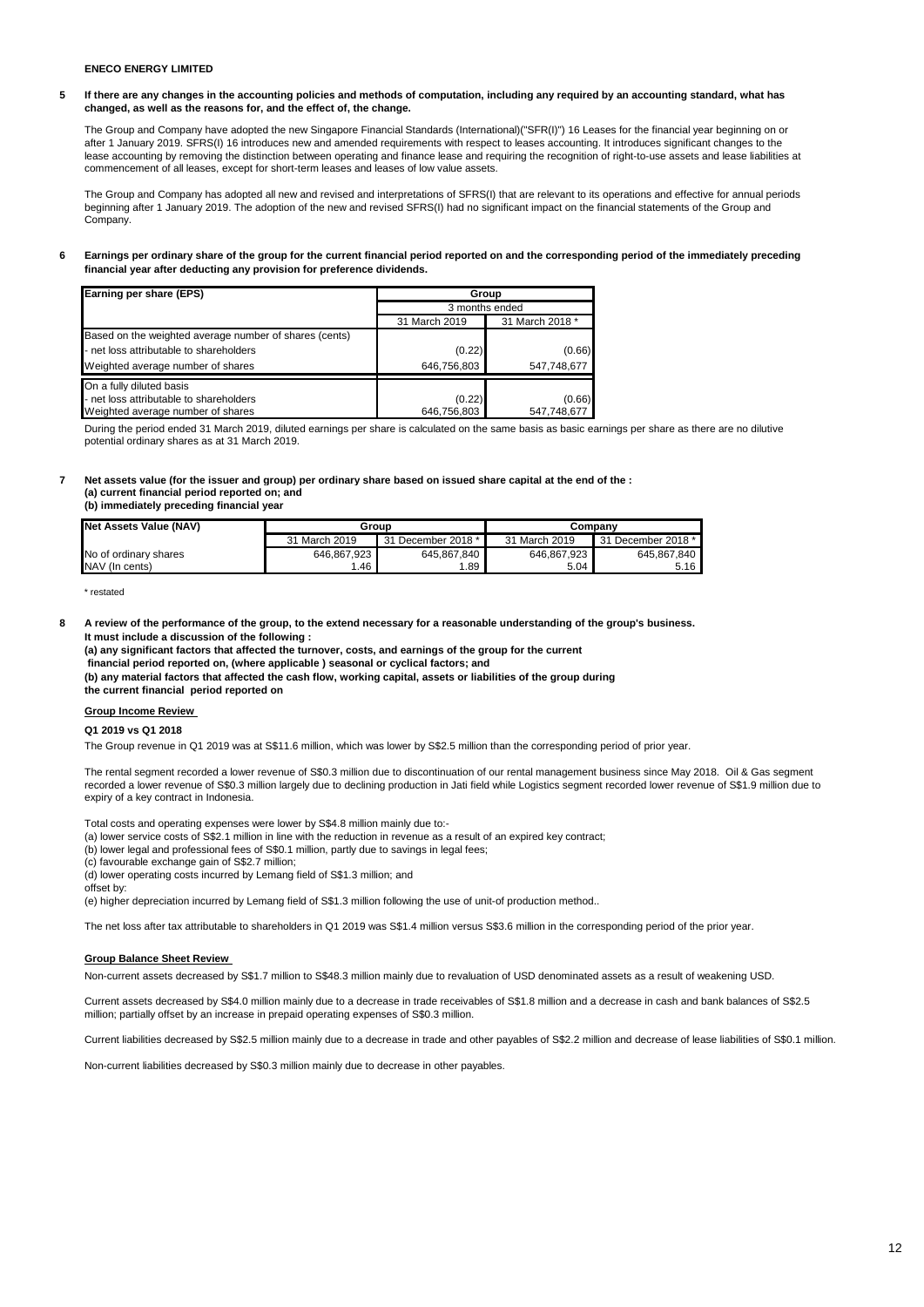#### **Negative Working Capital position**

The Group was in a negative working capital position of S\$12.9 million and S\$11.4 million as at 31 March 2019 and 31 December 2018 respectively.

Notwithstanding the above, the Board of Directors is of the view that the Group is able to operate as a going concern due to the following: (a) The Group is able to generate sufficient cash flows from its operations, restructure its loans and obtain additional funding.

(b) A substantial shareholder has also undertaken to provide continuing financial support to enable the Group and the Company to meet their financial obligations as and when they fall due.

#### **Group Cashflow Statement Review**

For the period ended Q1 2019, the Group had a net cash outflow from operating activities of S\$1.6 million vs a net cash outflow of S\$3.1 million as at Q1 2018.

The Group had net cash and cash equivalents of S\$5.7 million as at Q1 2019 compared to cash and cash equivalents of S\$8.9 million as at Q1 2018.

### **9 Where a forecast, or a prospect statement, has been previously disclosed to shareholders, any variance between it and the actual results**

Not applicable.

**10 A commentary at the date of the announcement of the significant trends and competitive conditions of the industry in which the group operates and any known factors or events that may affect the group in the next reporting period and the next 12 months.** 

#### **Oil and Gas Business**

The production from Lemang field reflects a slight increase in output in first quarter of 2019.

Lemang's Operator, Mandala are engaged in on-going talks with the Indonesian Authorities to begin gas production for the Lemang field. Mandala confirmed that they have signed a MOU for the sale of gas with Perusahaan Gas Negara. Mandala further reported that they will construct a gas production facility and pipeline throughout 2020.

Mandala had exercised a 6% call option to increase their Lemang participating interest.

The Board and Management are currently exploring options with regard to West Jambi.

Jati's production is on a gradual decline, and the concession expires in May 2020. We are currently reviewing our options to extend our rights to operate.

#### **Logistics Business**

The current soft economic environment has contributed to the declining customer volumes in first quarter of 2019 throughout Singapore and Indonesia. This softness continues to present the logistics business with ongoing challenges in maintaining its operating margins and revenues.

Our business development, through new business pipelines, is strengthening and we remain confident that new wins in 2019 will help to mitigate some of the economic downward pressure on our growth.

Our focus on operating margins remains strong but market headwinds are persistent due to cost escalation and the absence of existing customers with a year on year growth. Geographical expansion remains one way to counter the current softness and we remain open to such opportunities within South East Asia and Australia.

#### **11 Dividend**

(a) Current Financial Period Reported On Any dividend declared for the current financial period reported on? No

(b) Corresponding Period of the Immediately Preceding Financial Year Any dividend declared for the corresponding period of the immediately preceding financial year? No

(c) Date Payable - Not Applicable

(d) Books closure date - Not Applicable

### **12 If no dividend has been declared (recommended), a statement to that effect.**

No dividend for period ended 31 March 2019 is recommended.

**13 If the Group has obtained a general mandate from shareholders for Interested Person Transactions ("IPT"), the aggregate value of such transactions as required under Rule 920(1)(a)(ii). If no IPT mandate has been obtained, a statement to that effect.**

No IPT general mandate has been obtained from the shareholders.

#### **14 Please disclose the status on the use of proceeds raised from IPO and any offerings**

No proceeds were raised from IPO and other offerings for the period under review.